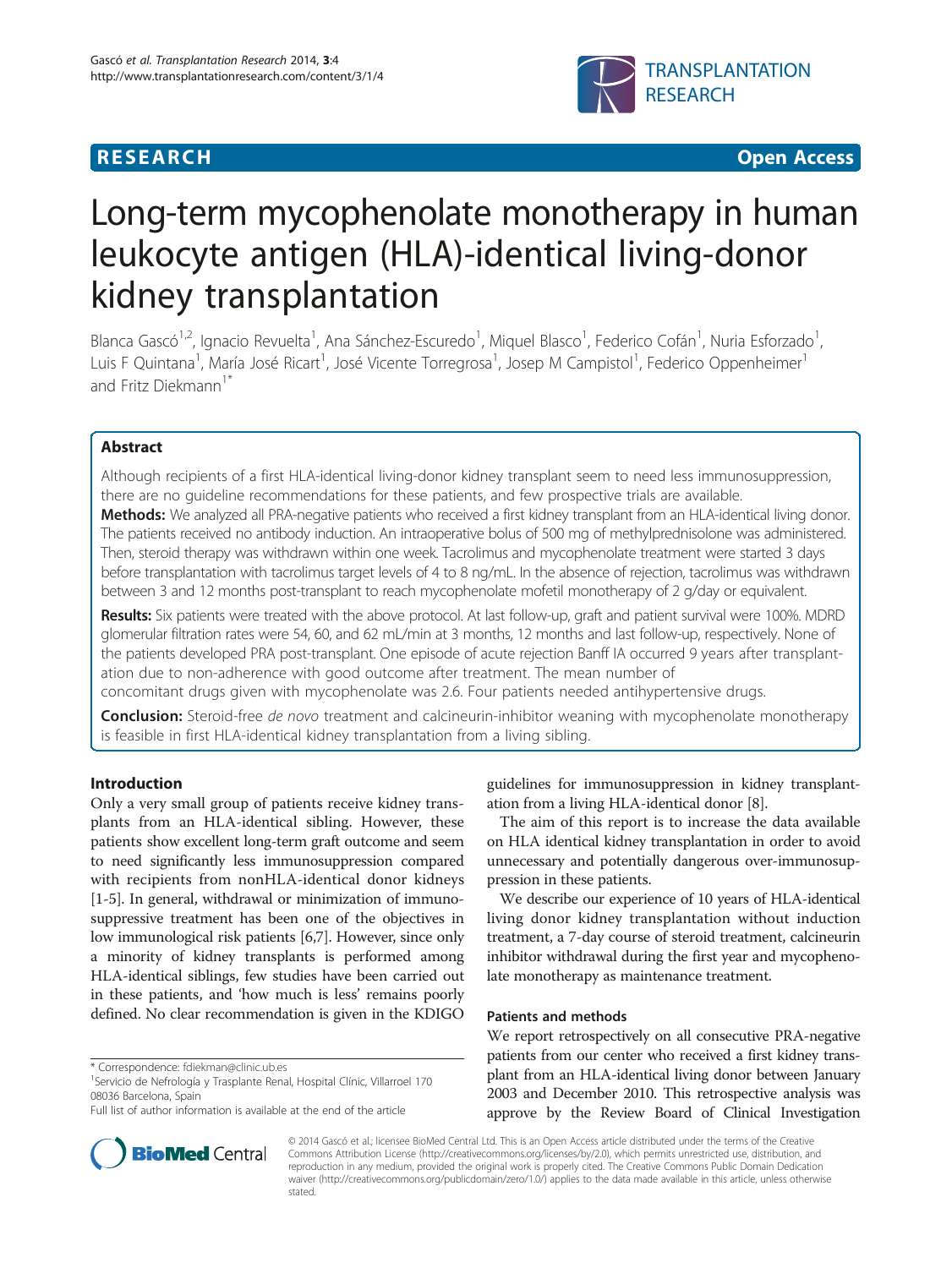Hospital Clínic, and the patients gave informed consent. Inclusion criteria were HLA identity, living donor transplant, first transplant, and absence of HLA antibodies as tested with Luminex<sup>™</sup> HLA antibody test class I and II (One-Lambda, Canoga Park, California, USA). Exclusion criteria were repeat transplant, double transplant, and Luminex™ class I or II positivity. The patients received no antibody induction and an intraoperative methylprednisolone bolus of 500 mg. On postoperative day 1 (POD1), they received 125 mg of methylprednisolone intravenously (i.v.), and on POD2 the patients were given 0.5 mg/kg of methylprednisolone. Then, the patients continued with oral prednisone until abrupt withdrawal after POD6. Tacrolimus (target levels of 4 to 8 ng/mL) and mycophenolate treatment (500 mg twice per day (BID) pre-transplant and 1 g BID post-transplant or equivalent) were started 3 days before transplantation. Post-transplant tacrolimus concentrations were kept between 4 and 8 ng/mL. In the year 2009 our unit started a protocol biopsy program with biopsies at 3 and at 12 months for all kidney transplant recipients, including patients who received a transplant from an HLA-identical sibling from 2009 onwards. In the absence of clinical (and histopathological) signs of rejection, tacrolimus was slowly withdrawn between 3 and 12 months post-transplant to reach mycophenolate monotherapy of 1 g BID of CellCept™ or 720 mg BID of Myfortic™.

Valganciclovir was given as CMV prophylaxis in all donor positive/recipient negative patients until POD 90. Otherwise, pre-emptive therapy was performed. All patients received sulfamethoxazole/trimethoprim prophylaxis for 6 months.

Routine follow-up was performed with weekly visits in the outpatient department until POD30, then every 2 weeks until POD90 and monthly visits thereafter until 1 year. After 1 year, follow-up was performed every 3 months. Graft function was evaluated according to the Modification of Diet in Renal Disease equation (MDRD). Body weight and blood pressure were recorded, and routine blood tests were performed according to our center protocol.

### Statistical analysis

Values are described as mean, standard deviation and range. The Wilcoxon test was performed in order to detect statistically significant differences. All  *values* were obtained as two sided and were considered to be significant if <0.05.

## Results

Six PRA-negative first kidney transplant recipients who received a kidney from an HLA-identical living donor between 1 January 2003 and 31 December 2010 were identified (Table [1\)](#page-2-0). They had a mean follow-up of  $73.3 \pm$ 36 months (33 to 121). Mean recipient age at transplantation was  $49 \pm 3$  years; mean donor age was  $48.7 \pm 3$  years.

Causes of end-stage renal disease included IgA nephropathy  $(n = 2)$ , hypertensive nephropathy  $(n = 3)$ , and vesicoureteral reflux  $(n = 1)$ . All but one patient were transplanted pre-emptively. One patient had been on hemodialysis for 54 months prior to transplantation. No patient showed pre-transplant anti-HLA antibodies, and no HLA antibodies were detected after transplantation by Luminex technology.

Patient and graft survival was 100% at 1 year and at last follow-up.

Mean serum creatinine was  $1.45 \pm 0.19$  mg/dL at 3 months,  $1.32 \pm 0.16$  mg/dL at 1 year, and  $1.26 \pm 0.10$  mg/dL at last follow-up corresponding to a glomerular filtration rate (MDRD) of  $54 \pm 9.3$ ,  $60 \pm 8.1$  and  $62 \pm 8.4$  mL/min, respectively. The difference in kidney function between 3 months and last follow-up was statistically significant  $(P = 0.042$  for creatinine and 0.043 for MDRD). Median proteinuria was 194 mg/day (Quartile 1 (Q1): 129; Quartile 3 (Q3): 268; interquartile range (IQR): 139) at 3 months and 280 mg/day (Q1: 155; Q3: 397; IQR: 242) at 1 year. Mean blood pressure at 1 year was 131/80 mmHg. Four patients were on antihypertensive drugs at last follow-up.

One patient with unknown native kidney disease developed late acute rejection Banff IA at 9 years post-transplantation after taking mycophenolate on an irregular basis during the preceding months. This patient showed an increase of serum creatinine from 1.2 mg/dL to 1.4 mg/dL at the time of rejection and an increase of proteinuria and was treated with a bolus of 250 mg methylprednisolone each on three consecutive days and subsequent steroid tapering during the following 2 weeks and returned to his baseline graft function and proteinuria at last followup. No antibodies were detected in the Luminex™ screening at time of rejection or afterwards.

No unplanned rehospitalizations were necessary after transplantation in any of the patients. No major abnormalities of the hemogram or lipid profiles occurred.

One patient had a history of pre-transplant diabetes and remained on oral antidiabetics after transplantation.

## **Discussion**

We observed excellent outcomes in first HLA-identical living-donor kidney transplant recipients on mycophenolate monotherapy.

Living donor kidney transplantation from HLA-identical siblings only accounts for approximately five percent of all living-donor renal transplants in the United States. The percentage is even lower taking into account all renal transplants performed including transplants from cadaveric donors [\[9\]](#page-4-0). On the other hand transplants from HLA-identical siblings achieve excellent long-term outcomes compared with HLA-mismatched living-donor renal transplants [\[10](#page-4-0),[11\]](#page-4-0). According to the UNOS database these transplants achieve 5-year graft and patient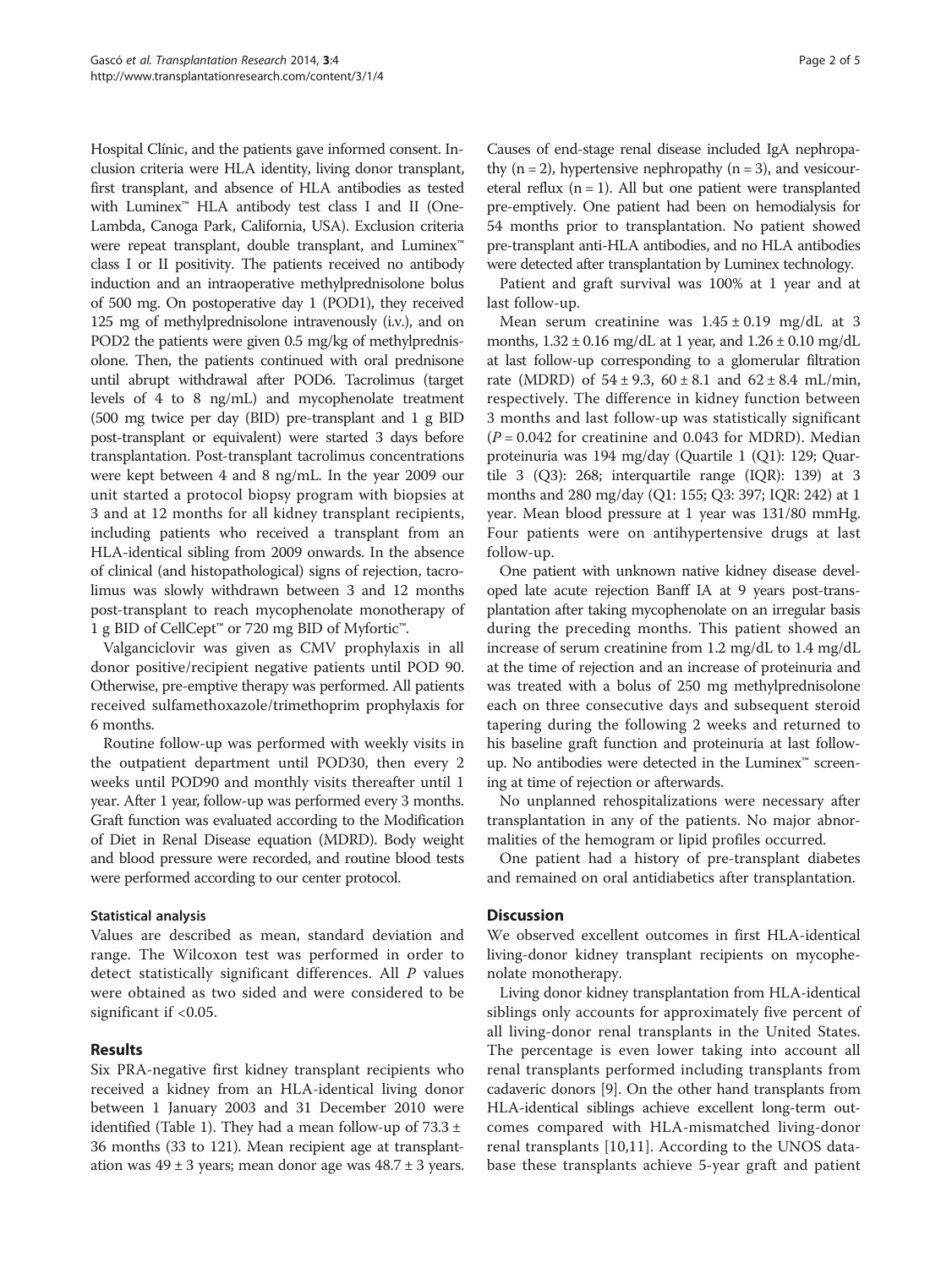|                                             | <b>Recipient 1</b>                                                                                           | <b>Recipient 2</b>                                                                              | <b>Recipient 3</b>                                                                                                                                            | <b>Recipient 4</b>                                                                                                                                                           | <b>Recipient 5</b>                                                                                                                | Recipient 6                                         |
|---------------------------------------------|--------------------------------------------------------------------------------------------------------------|-------------------------------------------------------------------------------------------------|---------------------------------------------------------------------------------------------------------------------------------------------------------------|------------------------------------------------------------------------------------------------------------------------------------------------------------------------------|-----------------------------------------------------------------------------------------------------------------------------------|-----------------------------------------------------|
| Recipient age (yr)                          | 40                                                                                                           | 33                                                                                              | 62                                                                                                                                                            | 64                                                                                                                                                                           | 50                                                                                                                                | 45                                                  |
| <b>Recipient sex</b>                        | Female                                                                                                       | Male                                                                                            | Male                                                                                                                                                          | Male                                                                                                                                                                         | Male                                                                                                                              | Male                                                |
| <b>Initial disease</b>                      | Hypertensive<br>nephropathy                                                                                  | IgA Nephropathy                                                                                 | IgA Nephropathy                                                                                                                                               | Hypertensive nephropathy                                                                                                                                                     | Hypertensive nephropathy                                                                                                          | Vesicoureteral<br>$reflux + left$<br>kidney atrophy |
| Dialysis (months)                           | $\circ$                                                                                                      | 0                                                                                               | 54                                                                                                                                                            | $\mathbf 0$                                                                                                                                                                  | $\circ$                                                                                                                           | $\circ$                                             |
| Donor age (yr)                              | 44                                                                                                           | 39                                                                                              | 61                                                                                                                                                            | 50                                                                                                                                                                           | 49                                                                                                                                | 49                                                  |
| <b>PRA</b>                                  | $\Omega$                                                                                                     | $\circ$                                                                                         | $\mathbf{0}$                                                                                                                                                  | 0                                                                                                                                                                            | $\circ$                                                                                                                           | $\overline{0}$                                      |
| Renal biopsy 3 mo                           | Not performed                                                                                                | Not performed                                                                                   | Not performed                                                                                                                                                 | Not performed                                                                                                                                                                | Normal                                                                                                                            | Normal                                              |
| SCr at 3 mo (mg/dl)                         | $1.4$ mg/dL                                                                                                  | $1.5 \text{ mg/dL}$                                                                             | $1.7 \text{ mg/dL}$                                                                                                                                           | $1.2 \text{ mg/dL}$                                                                                                                                                          | $1.6$ mg/dL                                                                                                                       | $1.3 \text{ mg/dL}$                                 |
| eGFR (mL/min/1.73 m2)                       | 44                                                                                                           | 57                                                                                              | 44                                                                                                                                                            | 65                                                                                                                                                                           | 49                                                                                                                                | 63                                                  |
| Biopsy at 1 year                            | Not performed                                                                                                | Not performed                                                                                   | Not performed                                                                                                                                                 | Not performed                                                                                                                                                                | Normal                                                                                                                            | Normal                                              |
| SCr at 1 yr                                 | $1.2 \text{ mg/dl}$                                                                                          | $1.4$ mg/dl                                                                                     | $1.6$ mg/dl                                                                                                                                                   | $1.2 \text{ mg/dl}$                                                                                                                                                          | $1.3 \text{ mg/dl}$                                                                                                               | $1.2 \text{ mg/dl}$                                 |
| eGFR (mL/min/1.73 m2)                       | 53                                                                                                           | 62                                                                                              | 47                                                                                                                                                            | 65                                                                                                                                                                           | 62                                                                                                                                | 69                                                  |
| Follow-up (mo)                              | 121                                                                                                          | 98                                                                                              | 96                                                                                                                                                            | 54                                                                                                                                                                           | 38                                                                                                                                | 33                                                  |
| <b>Renal function at</b><br>last follow-up: |                                                                                                              |                                                                                                 |                                                                                                                                                               |                                                                                                                                                                              |                                                                                                                                   |                                                     |
| SCr at last follow-up<br>(mg/dL)            | $1.3 \text{ mg/dl}$                                                                                          | $1.3 \text{ mg/dl}$                                                                             | $1.2 \text{ mg/dl}$                                                                                                                                           | $1.1 \text{ mg/dl}$                                                                                                                                                          | $1.4$ mg/dl                                                                                                                       | $1.3 \text{ mg/dl}$                                 |
| eGFR (mL/min/1.73 m2)                       | 47                                                                                                           | 66                                                                                              | 61                                                                                                                                                            | 71                                                                                                                                                                           | 58                                                                                                                                | 66                                                  |
| <b>Treatment at</b><br>last follow-up       | Mycophenolate mofetil<br>750 mg/12 $h$ + Irbesartan<br>300 mg/24 h +<br>Saccharate iron oxide<br>40 mg/24 h. | Mycophenolate<br>sodium 720 mg/<br>12 h + Bisoprolol<br>10 mg/24 h +<br>Ranitidine 300 mg/12 h. | Mycophenolate mofetil<br>1000 mg/12 $h$ + Irbesartan<br>300 mg/24 h + Levothyroxine<br>50 mcg/24 h + Atorvastatin<br>20 mg/24 h + Pantoprazole<br>40 mg/24 h. | Mycophenolate mofetil 1000 mg/<br>12 h + Telmisartan 40 mg/24 h +<br>Repaglidina 0.5 mg/12 h +<br>Acenocoumarol + Pantoprazole<br>40 mg/24 h + Benzbromarone<br>100 mg/24 h. | Mycophenolate sodium<br>720 mg/12 h + Acetylsalicylic<br>acid 100 mg/24 h +<br>Pantoprazole 20 mg/24 h +<br>Bromazepam 3 mg/24 h. | Mycophenolate<br>mofetil 1000 mg/12 h               |

## <span id="page-2-0"></span>Table 1 Patient characteristics and clinical outcome

IgA: Immunglobulin A; mg: milligram; h: hour; dl: deciliter.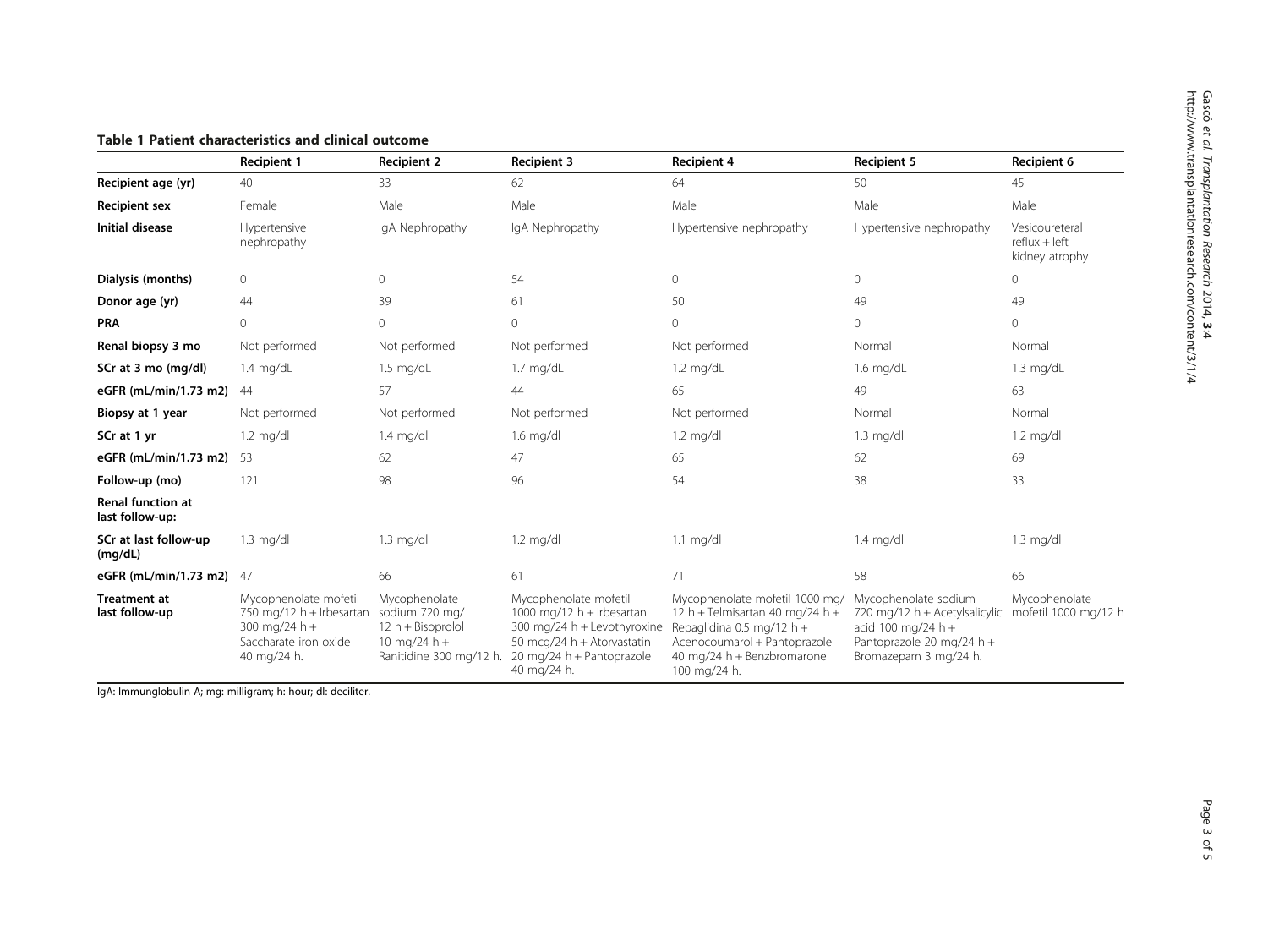<span id="page-3-0"></span>survival rates of 87.5% and 95%, respectively [[12\]](#page-4-0). One of the possible reasons for this might be the fact that acute rejection rates in transplantation from HLA-identical siblings are significantly lower than in transplant recipients from nonHLA-identical donors [\[13](#page-4-0)]. However, as can be seen from one of our patients, a minimal amount of immunosuppression still remains necessary even years after HLA-identical transplantation. This patient developed mild cellular rejection due to non-adherence.

In most centers, more than 85% of kidney graft recipients receive a long-term therapy containing a calcineurin inhibitor [[14](#page-4-0)]. On the other hand long-term calcineurin inhibitor therapy is associated with severe side effects such as cardiovascular disease and cancer. Since only a small percentage of recipients of living-donor kidneys receive transplants from HLA-identical siblings there are no systematic randomized controlled trials available.

Walker and colleagues published a study on 20 HLAidentical living-donor kidney transplants who were treated without steroids and with low-dose calcineurin-inhibitors and the mTOR inhibitor, rapamycin. Tacrolimus was withdrawn at month 3 and SRL at 1 year, and the patients were left on mycophenolate monotherapy after 1 year, which was considered to be safe with a follow-up period of 18 months [\[15\]](#page-4-0). Venot and colleagues report on seven HLAidentical living-donor transplant recipients who received polyclonal antibody induction and mycophenolate (six cases) or rapamycin (one case) monotherapy, and achieved excellent results [[16](#page-4-0)]. Leventhal and colleagues recently published the results of a tolerance induction trial in transplant recipients from HLA identical siblings. The patients were treated with alemtuzumab, donor hematopoietic stem cells, tacrolimus and mycophenolate, and later were converted to sirolimus. Finally, complete drug withdrawal was performed at 24 months. Five out of ten patients with at least 36 months of follow-up had the immunosuppression successfully withdrawn, two had disease recurrence and three subclinical rejections [[17](#page-4-0)]. Van der Wetering and colleagues chose 29 out of 83 kidney transplant recipients from an HLA-identical donor and converted them from a dual therapy consisting of steroids in combination with either azathioprine or mycophenolate to steroid monotherapy [[18\]](#page-4-0). One patient developed JC-virus nephropathy with subsequent graft loss, and one patient refused further reduction of immunosuppression. In their cohort four patients on steroid monotherapy developed recurrence of the original disease, however, only one of these patients showed a transient decline of graft function. The observation period was 24 months. Bartucci and colleagues converted 11 HLAidentical kidney transplant recipients successfully from CNI-based treatment to azathioprine monotherapy without deterioration of kidney function in the observation period of 76 months; however, they state that the possible

benefits must be carefully balanced against an associated risk of acute rejection [[19](#page-4-0)].

Our data contributes to those reported in the literature and might help define a potential group of recipients of kidney grafts from HLA-identical siblings, who could be on long-term mycophenolate monotherapy, that is, recipients of a first kidney transplant without anti-HLA antibodies (negative PRA testing by cytotoxicity and negative Luminex™ testing).

## Conclusion

A stepwise reduction of immunosuppression to reach mycophenolate monotherapy might be a practical and reasonably safe method that could offer a sufficient level of immunosuppression to those patients receiving a first HLA-identical kidney transplantation from a living sibling without unnecessary exposure to expensive and potentially harmful treatments.

#### Abbreviations

BID: twice per day; HLA: human leucocyte antigen; i.v.: intravenous; MDRD: Modification of Diet in Renal Disease; POD1: postoperative day 1.

#### Competing interests

The authors declare that they have no competing interests.

#### Authors' contributions

BG collected and reviewed the data, performed the analysis and contributed to writing the manuscript. IR, AS, MB, FC, NE, LQ, MR, JT collected data, contributed to data analysis and critically reviewed the manuscript. JC and FO designed the treatment, collected data and critically reviewed the manuscript. FD designed the study, collected data, performed the data analysis and wrote the manuscript. All authors read and approved the final manuscript.

#### Acknowledgements

The authors would like to acknowledge Dr. Manel Solé for review of the biopsies and critical discussion.

#### Author details

<sup>1</sup>Servicio de Nefrología y Trasplante Renal, Hospital Clínic, Villarroel 170 08036 Barcelona, Spain. <sup>2</sup>Servicio de Nefrología, Hospital Universitario Virgen Macarena, Avd. Dr. Fedriani, 3, 41007 Sevilla, Spain.

#### Received: 18 September 2013 Accepted: 7 January 2014 Published: 3 February 2014

#### References

- Sumrani N, Delaney V, Ding Z, Butt K, Hong J: HLA-identical renal transplants: Impact of cyclosporine on intermediate-term survival and renal function. Am J Kidney Dis 1990, 16:417–422.
- 2. Schweizer RT, Roper L, Hull D, Bartus SA: Low-dose triple immunosuppression for HLA identical sibling kidney transplants. Transplant Proc 1992, 24:2609.
- 3. De Mattos AM, Bennett WM, Barry JM, Norman DJ: HLA-identical sibling renal transplantation-A 21-yr single-center experience. Clin Transplant 1999, 13:158–167.
- 4. Peddi VR, Weiskittel P, Alexander JW, Woodle ES, First MR: HLA-identical renal transplant recipients: Immunosuppression, long-term complications, and survival. Transplant Proc 2001, 33:3411–3413.
- 5. Keitel E, Santos AF, Alves MA, Neto JP, Schaefer PG, Bittar AE, Goldani JC: Immunosuppression protocols for HLA identical renal transplant recipients. Transplant Proc 2003, 35:1074–1075.
- 6. Woodle ES, Alloway RR, Buell JF, Alexander JW, Mundar R, Roy-Chaudury P, First MR, Cardi M, Trofe J: Multivariate analysis of risk factors for acute rejection in early corticosteroid cessation regimens under modern immunosuppression. Am J Transplant 2005, 5:2740–2744.